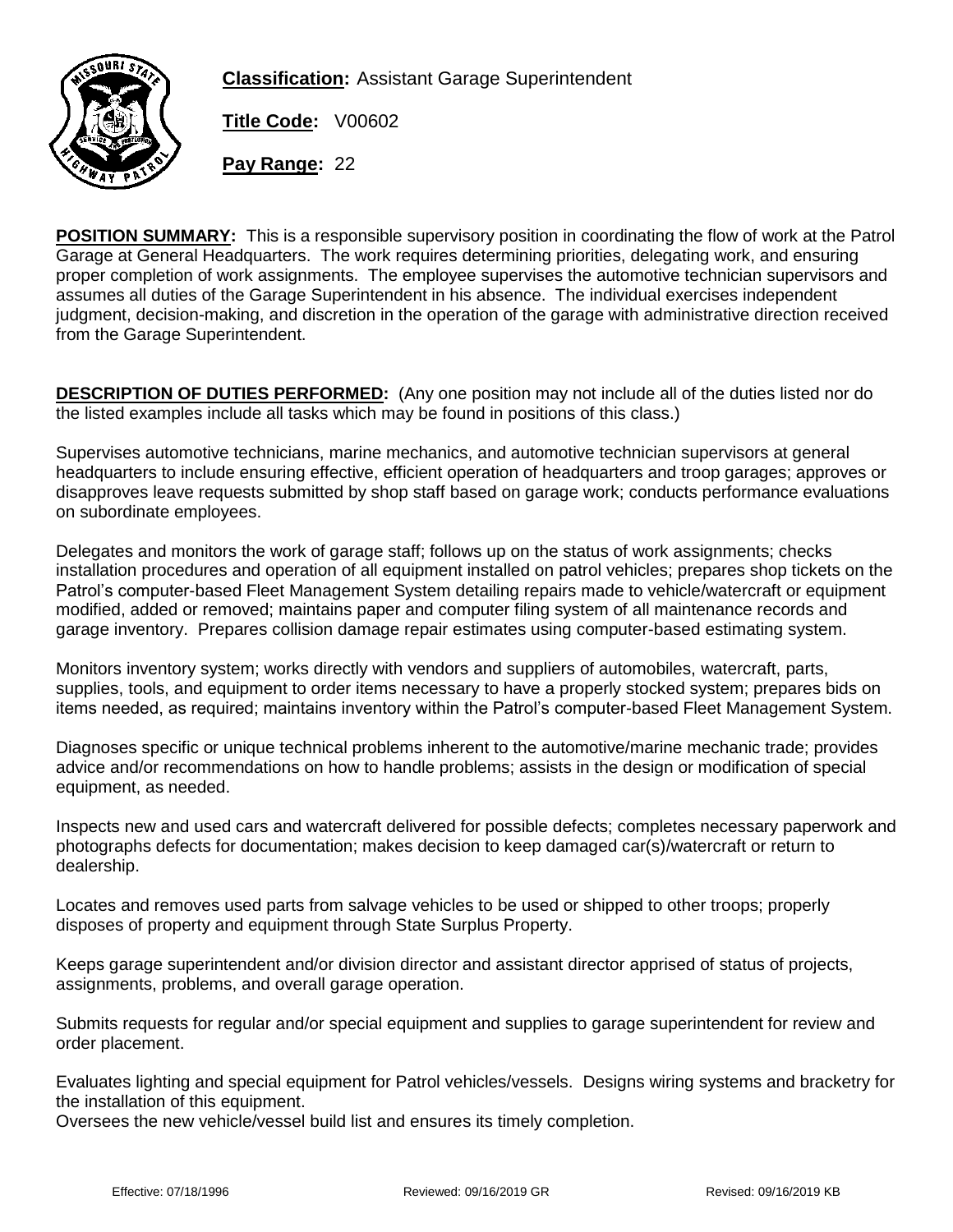Deals with a variety of individuals in person and via telephone reference the operation of the garage and its personnel.

Deals with dealership personnel reference automobile/watercraft warranties.

Monitors the safety of the marine and automotive garage through own inspections and supervisors to ensure the work place is safe according to industry standards.

Ensures hazardous waste (e.g., motor oil, batteries, oil filters and anti-freeze) created by garage operations is disposed of in a proper manner; signs paperwork submitted by authorized agents when waste is removed from premises.

Forwards a variety of records to Fleet and Facilities Division staff at General Headquarters.

Ensures new cars/watercraft are ready for assignment to road personnel by processing work orders detailing the necessary equipment; test drive automobiles and watercraft to ensure proper operation.

Issues license plates for each patrol vehicle; maintains card file of license plate inventory.

Performs other related work as assigned.

## **REQUIRED KNOWLEDGE, SKILLS, AND ABILITIES:** Knowledge of Patrol policies and procedures.

Knowledge of the principles and techniques of supervision

Knowledge of the occupational hazards and safety precautions associated with the automotive/marine mechanic trade.

Knowledge of state purchasing requirements.

Knowledge of inventory methods and procedures.

Knowledge of emission regulations and hazardous material disposal requirements.

Knowledge of operating principles for all automotive/watercraft systems and the industry accepted service and repair procedures for these systems.

Ability to supervise, develop, and motivate subordinates.

Ability to manage multiple priorities and demands.

Ability to plan, assign, and monitor the work of others.

Ability to communicate effectively with a variety of individuals in person and on the telephone.

Ability to lift and move parts, tools, and supplies associated with garage facility.

Ability to visually inspect automobiles/watercraft and operate necessary mechanic hand tools to diagnose technical problems; ability to crawl under vehicle, position self under vehicle on rack to inspect undercarriage of car; ability to climb or step into boats to inspect, repair and operate.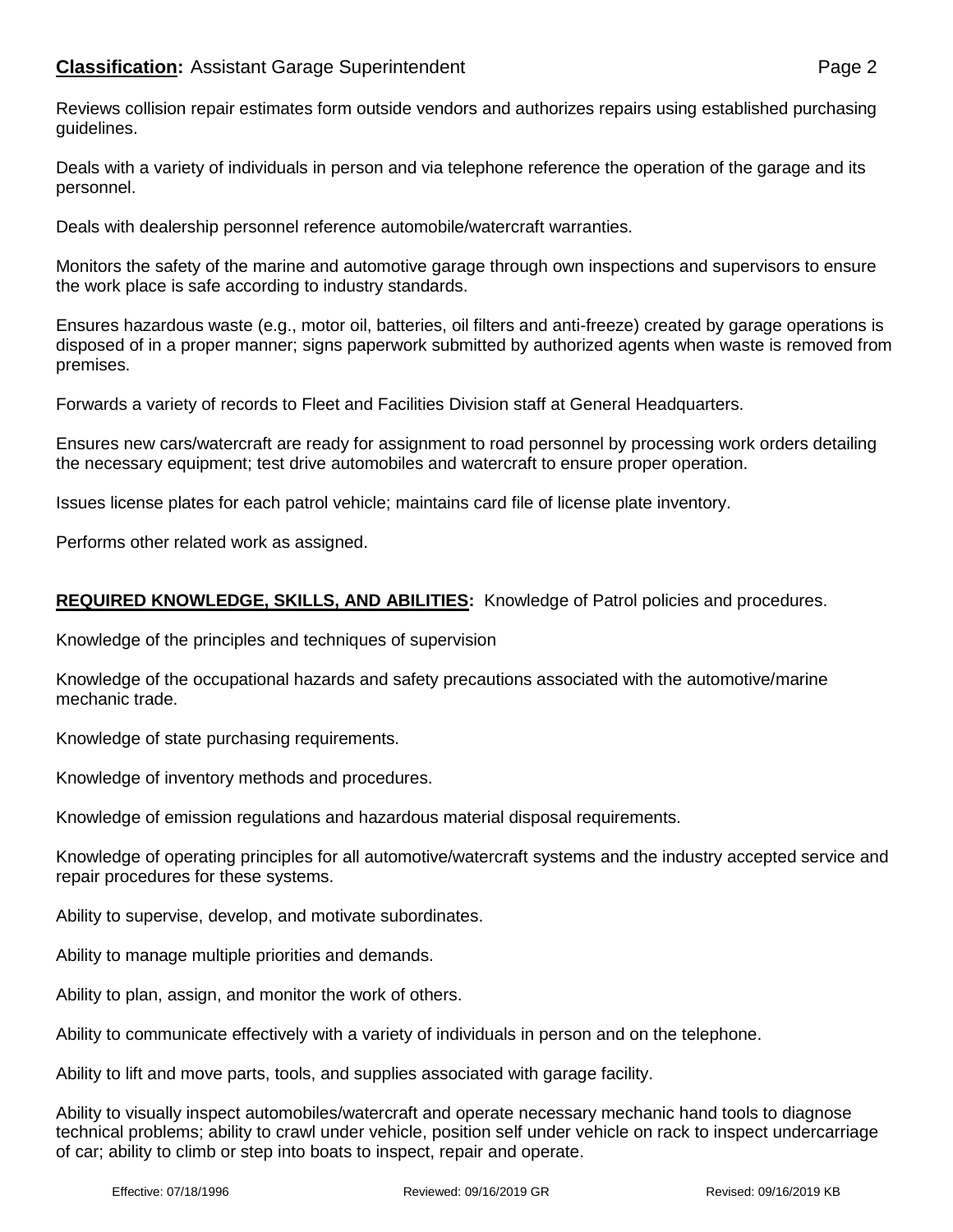## **Classification:** Assistant Garage Superintendent **Page 3** Page 3

Ability to analyze routine and unique problem situations and make recommendations.

Ability to work independently and exercise discretion and judgment in the decision-making process.

Ability to recognize safety hazards associated with the automotive/marine mechanic trade and provide corrective action.

Ability to work in varying climatic conditions.

Ability to test drive vehicles/watercraft at a high rate of speed, if necessary.

Ability to use hand tools and electronic test equipment.

Ability to use photography equipment in documenting damage to new or current vehicles/watercraft.

Ability to operate basic office equipment as detailed in the description of duties.

Ability to handle restricted and confidential information in a professional manner and maintain the information as such.

Ability to communicate in English clearly and concisely, both orally and in writing.

Ability to establish and maintain harmonious working relations with others.

Ability to work with material that may be of a sexual nature relating to criminal activity (e.g., written material, photographs, and/or verbal language, etc.).

Ability to work hours as assigned.

**MINIMUM EXPERIENCE AND EDUCATION REQUIRED** (The following represents the minimum qualifications used to accept applicants, provided that equivalent substitution will be permitted in case of deficiencies in either experience or education.)

Possess four years as an Automotive Technician III/Marine Mechanic or one year as an Automotive Technician Supervisor.

OR

Possession of a high school diploma or equivalent successful completion of a two year automotive or collision repair program and seven years comparable experience as an automotive technician, automotive collision repair technician, marine mechanic, service manager, or service repair writer (comparable experience may be substituted on a year-for-year basis for the required education).

**NECESSARY SPECIAL REQUIREMENTS:** Possess or obtain and maintain a valid driver's license and, where applicable, a valid boater certification card.

Possess or obtain and maintain a Motor Vehicle Inspection Permit issued by the State of Missouri at the time of appointment.

Successful completion of the Patrol's Supervision School and other management related courses within 12 months of appointment or as soon as scheduling will allow.